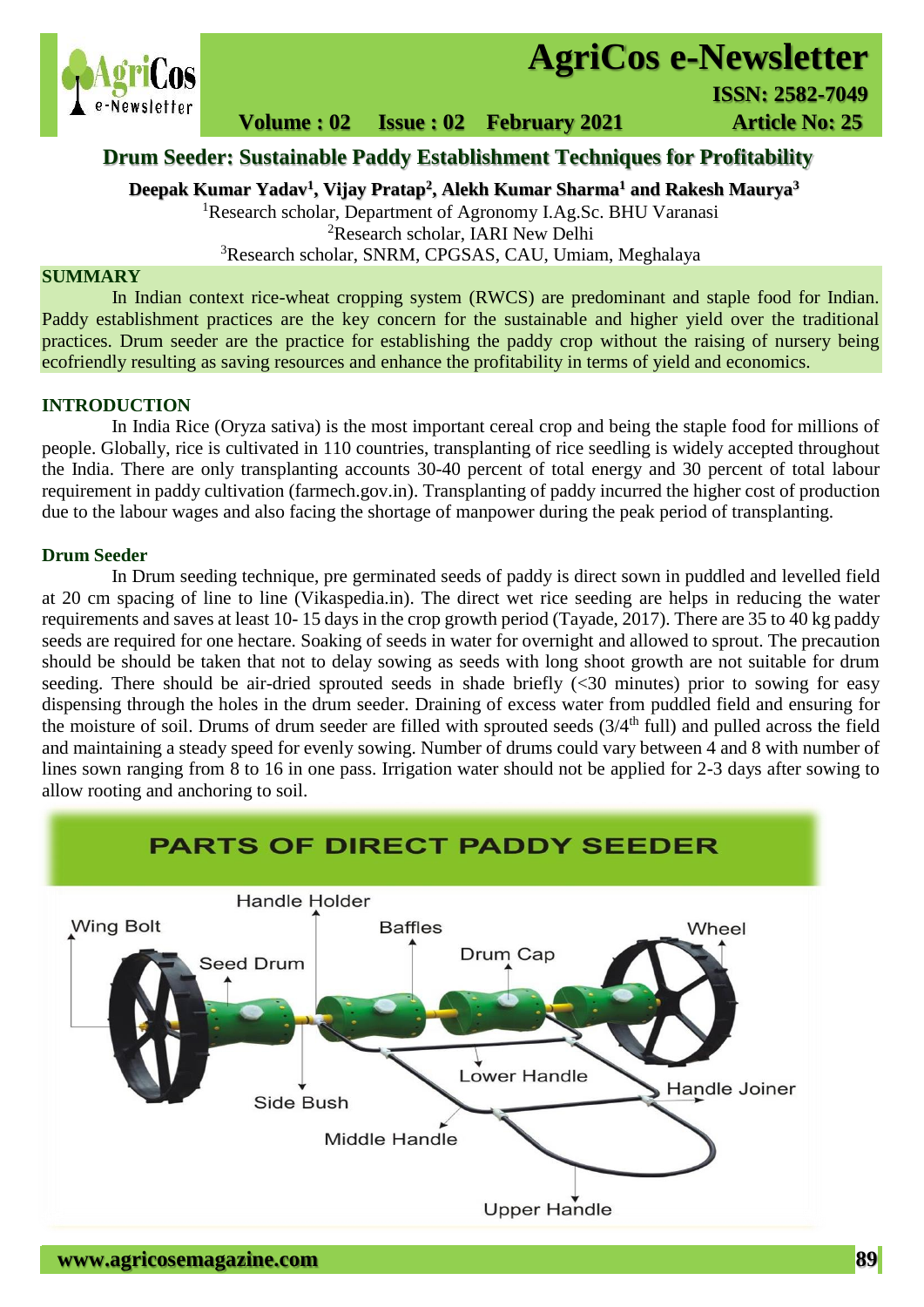However, heavy rainfall immediately after sowing is likely to wash away the newly sown seeds. As the seedlings grow, water level in the field can rise for better weed control. Intermittent irrigation is given till the panicle initiation stage. Where weed problem is severe, herbicide is applied within 1-2 days after seeding and if necessary, a second application is given 30-35 days later. Line sowing permits operation of modified conoweeder (width between wheels reduced to 15 cm instead of 25 cm) between the rows in the same direction adopted for drum seeding. Drum seeding in one ha area can be completed in 5 to 6 hours time by three persons compared to transplanting operation which requires about 30 to 40 man days. This technique can help in saving seed, water, labour requirement apart from improving productivity because of line sowing (spacing of 20 cm between rows) and early maturity of crop (by 7-10 days). Drum seeding reduces the cost of cultivation as it does away with the requirement for raising paddy nursery and transplanting thereafter. The technique fits into contingency planning as it provides flexibility in timing of sowing in lands prepared using irrigation water or immediately after receipt of monsoon rains with a crop variety of suitable duration to fit into the left over season (vikaspedia.in).

# **Impact of Drum Seeder for Sustainability Yield and Yield Attributes**

Drum seeder are reducing the cost of cultivation, proper establishment with uniform spacing helps to mechanisation of intercultural practices of weeding (cono weeder). The crop not facing the transplanting shock in drum seeder paddy results as better growth and development, higher number of tillers. Such results are also shown in the yield and yield attributes like penicle length (cm), number of filled grains per panicles. Finally higher crop yield over the farmer practice (Transplanted rice).

| Sr.<br>N <sub>0</sub> | <b>Parameter</b>                          | 0<br>$T_1$<br>(Paddy experimental plot<br>with paddy drum seeder,<br>cono-weeder, paddy<br>thresher) | $\mathbf{T}_2$<br>(Dhaincha + $T_1$ ) | <b>T3</b><br>(Ttraditional)<br>farmer practice) |
|-----------------------|-------------------------------------------|------------------------------------------------------------------------------------------------------|---------------------------------------|-------------------------------------------------|
|                       | Plant height/cm                           | 122.66                                                                                               | 123.33                                | 115.66                                          |
| $\overline{2}$        | No. of tillers/ $m^2$                     | 640                                                                                                  | 593                                   | 528                                             |
| $\overline{3}$        | Panicle length/cm                         | 24                                                                                                   | 24.66                                 | 21.33                                           |
| $\overline{4}$        | No. of Filled grains<br>per Panicle (No.) | 121                                                                                                  | 122                                   | 111                                             |
| 5                     | Grain Yield/kg ha <sup>-1</sup>           | 5270                                                                                                 | 5562                                  | 4762                                            |
|                       |                                           |                                                                                                      |                                       | (Rao et al., 2014)                              |

**Table 1: Comparison of plant growth parameters for each replication for three treatments**

**Table : Yield and economics of production of direct seeded paddy as compared to manual** 

| transplanting method (Average of three years) |                                 |                                  |                         |                                        |                                            |      |  |  |
|-----------------------------------------------|---------------------------------|----------------------------------|-------------------------|----------------------------------------|--------------------------------------------|------|--|--|
| Name of the<br>village                        | <b>Treatments</b>               | Number of<br>Tillers per<br>hill | Avg.<br>yield<br>(q/ha) | Cost of<br>cultivati<br>on<br>(Rs./ha) | <b>Net</b><br>return<br>(Rs <sub>n</sub> ) | B:C  |  |  |
| Achyutpur                                     | Direct seeded by<br>drum seeder | 18                               | 43.5                    | 22650                                  | 32925                                      | 2.4  |  |  |
|                                               | Manual transplanting            | 12                               | 41.2                    | 29650                                  | 21850                                      | 1.73 |  |  |
| Rambhadeipur                                  | Direct seeded by<br>drum seeder | 17                               | 43.2                    | 21850                                  | 32350                                      | 2.47 |  |  |
|                                               | Manual transplanting            | 13                               | 41.8                    | 28850                                  | 23400                                      | 1.81 |  |  |
| Niladeipur                                    | Direct seeded by                | 18                               | 44.1                    | 22500                                  | 32625                                      | 2.45 |  |  |